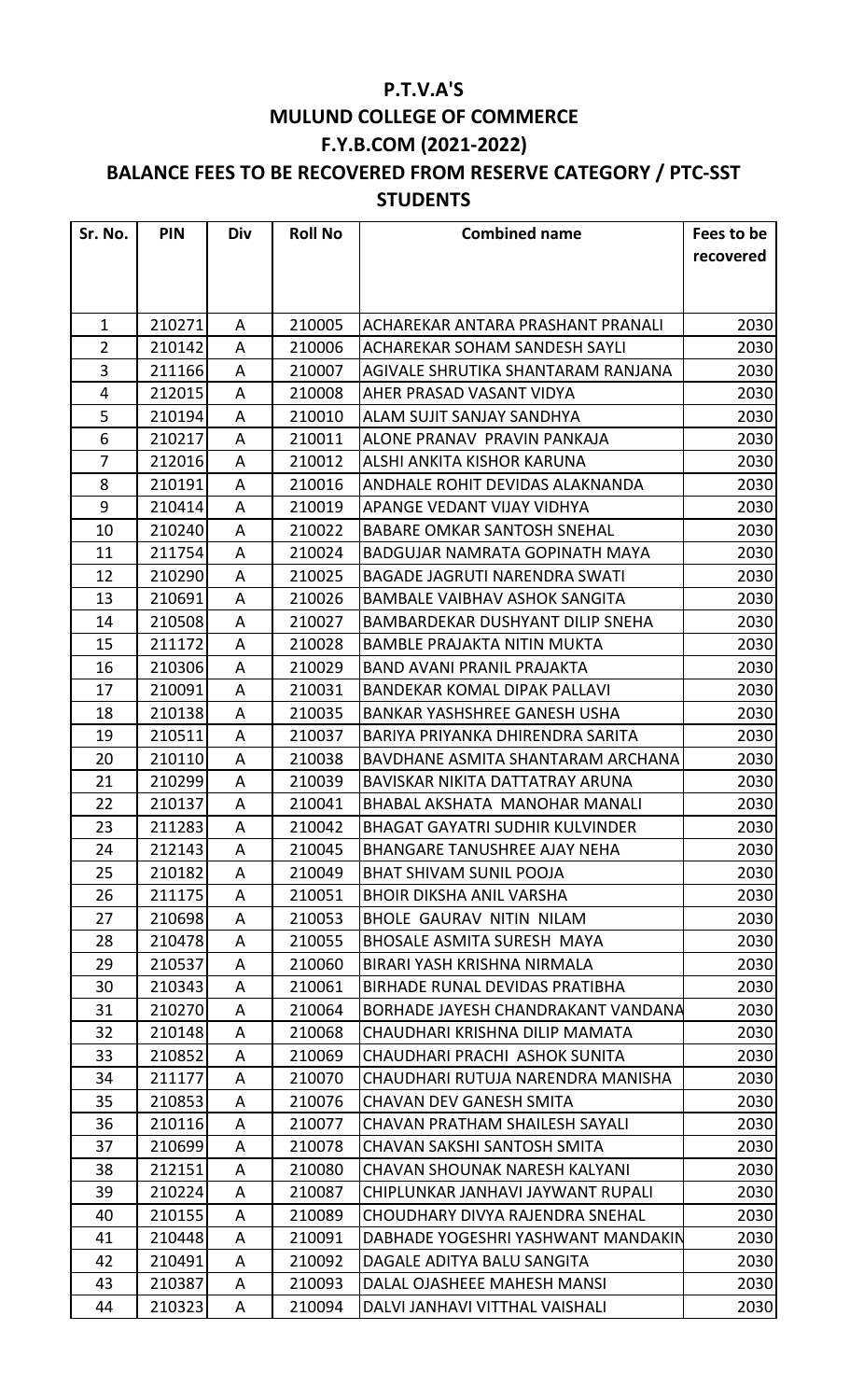| Sr. No. | <b>PIN</b> | Div | <b>Roll No</b> | <b>Combined name</b>                     | Fees to be |
|---------|------------|-----|----------------|------------------------------------------|------------|
|         |            |     |                |                                          | recovered  |
|         |            |     |                |                                          |            |
|         |            |     |                |                                          |            |
| 45      | 211194     | A   | 210096         | DAMLE AISHWARYA SHANKAR JYOTI            | 2030       |
| 46      | 210292     | A   | 210098         | DARGODE ATHARVA HEMANT MANISHA           | 2030       |
| 47      | 210337     | A   | 210099         | DARPE HARSHADA ARVIND ARCHANA            | 2030       |
| 48      | 211082     | A   | 210105         | DESHMUKH NISHANT KRISHNA SUNITA          | 2030       |
| 49      | 210453     | A   | 210106         | DESHMUKH PRAVIN GANPAT SUNITA            | 2030       |
| 50      | 210921     | A   | 210110         | DHANESHWAR ARYAN PRASHANT SHASHIKA       | 2030       |
| 51      | 210456     | A   | 210112         | DHONGADE KAUSTUBH VASANT BHARATI         | 2030       |
| 52      | 210124     | A   | 210113         | DHOTRE MANTHAN BHAGWAN CHANDRABH         | 2030       |
| 53      | 211167     | A   | 210116         | DIGE VIDHI VIKAS SHRADDHA                | 2030       |
| 54      | 210307     | A   | 210123         | <b>GABHALE ISHA VITTHAL NIRMALA</b>      | 2030       |
| 55      | 212013     | A   | 210124         | <b>GADE PRAJAKTA SURENDRA MANISHA</b>    | 2030       |
| 56      | 210168     | A   | 210129         | <b>GAIKAR SANIKA PRAKASH POOJA</b>       | 2030       |
| 57      | 210174     | A   | 210130         | GAIKWAD EKTA JITESH VIJAYA               | 2030       |
| 58      | 210469     | B   | 210201         | GAIKWAD PRAGATI VIJAYKUMAR SAVITA        | 2030       |
| 59      | 210457     | B   | 210202         | GAIKWAD SAKSHI RAJENDRA USHABAI          | 2030       |
| 60      | 210354     | B   | 210203         | GAIKWAD TANVI SURYAKANT BHARATI          | 2030       |
| 61      | 210139     | B   | 210206         | <b>GAMBHIR KHUSHI KISHOR ASHWINI</b>     | 2030       |
| 62      | 210121     | B   | 210207         | <b>GANDHI ADITYA RAHUL REENA</b>         | 2030       |
| 63      | 210376     | B   | 210210         | <b>GARUD DAIVSHREE GORAKH MANGAL</b>     | 2030       |
| 64      | 210263     | B   | 210211         | <b>GATHE VEDANT KAMLESH PRATIMA</b>      | 2030       |
| 65      | 211777     | B   | 210214         | <b>GAVELKAR SWAPNIL SANDEEP SWAPNALI</b> | 2030       |
| 66      | 211838     | B   | 210215         | GAVLI SAKSHI NARESH VAISHALI             | 2030       |
| 67      | 210472     | B   | 210218         | <b>GAWALE HARSHAL RAMAKANT POOJA</b>     | 2030       |
| 68      | 212146     | B   | 210219         | <b>GAWALI MAHIMA TUKARAM LALITA</b>      | 2030       |
| 69      | 210230     | B   | 210223         | <b>GHADGE ANUSHA NARESH VAISHALI</b>     | 2030       |
| 70      | 210265     | B   | 210226         | GHADI SAMIKSHA SANDEEP SAYALI            | 2030       |
| 71      | 211996     | B   | 210228         | <b>GHATKAR KARAN ANIL NANDINI</b>        | 2030       |
| 72      | 210436     | B   | 210232         | <b>GHUGE NARENDRA RAMESH MANDA</b>       | 2030       |
| 73      | 211168     | B   | 210233         | <b>GHUGE VAISHNAVI RAJESH MANGAL</b>     | 2030       |
| 74      | 210428     | B   | 210235         | <b>GITE VAISHNAV SUDAM MANISHA</b>       | 2030       |
| 75      | 210328     | B   | 210237         | <b>GORADKAR ARYA MANOJ JYOTSNA</b>       | 2030       |
| 76      | 211089     | B   | 210238         | GOSAVI SHREYA BAPUNATH SUGANDHA          | 2030       |
| 77      | 210233     | B   | 210241         | <b>GOTHE SIDDHESH GANESH SEEMA</b>       | 2030       |
| 78      | 210211     | B   | 210243         | <b>GUJAR DIPALEE SANJAY MANISHA</b>      | 2030       |
| 79      | 210332     | B   | 210250         | HARAD MANASI VIJAY VRUSHALI              | 2030       |
| 80      | 210078     | B   | 210251         | HARCHILKAR TANMAYEE VIVEK PRACHITI       | 2030       |
| 81      | 210845     | B   | 210252         | HILE SHREYA VIJAY JAYSHREE               | 2030       |
| 82      | 210079     | B   | 210256         | HONMANE ANJALI VASANT RAJANI             | 2030       |
| 83      | 210432     | B   | 210259         | <b>INGALE SAIRAJ GAJANAN PUSHPA</b>      | 2030       |
| 84      | 210070     | B   | 210263         | JADHAV KUNAL ASHOK VAISHALI              | 2030       |
| 85      | 210787     | B   | 210264         | JADHAV MEGHNA NAGESH PALLAVI             | 2030       |
| 86      | 210206     | B   | 210266         | JADHAV RITESH UMESH GEETA                | 2030       |
| 87      | 210477     | B   | 210267         | <b>JADHAV SAHIL VILAS REKHA</b>          | 2030       |
| 88      | 210303     | B   | 210268         | JADHAV SAKSHI SITARAM MADHURI            | 2030       |
| 89      | 210700     | B   | 210270         | JADHAV SHREYAS MANGESH SAVITA            | 2030       |
| 90      | 210548     | B   | 210271         | JADHAV SHRUTI ANIL ANUSHKA               | 2030       |
| 91      | 211298     | B   | 210273         | <b>JADHAV SUPRIYA KIRAN NILAM</b>        | 2030       |
| 92      | 212012     | B   | 210285         | <b>JAITAPKAR GRISHMA SUJIT SAKSHI</b>    | 2030       |
| 93      | 210175     | B   | 210287         | <b>JANGAM RAHUL ANIL AMITA</b>           | 2030       |
| 94      | 210928     | B   | 210288         | JAVKAR HRUDAYA DIVAKAR DEEPALI           | 2030       |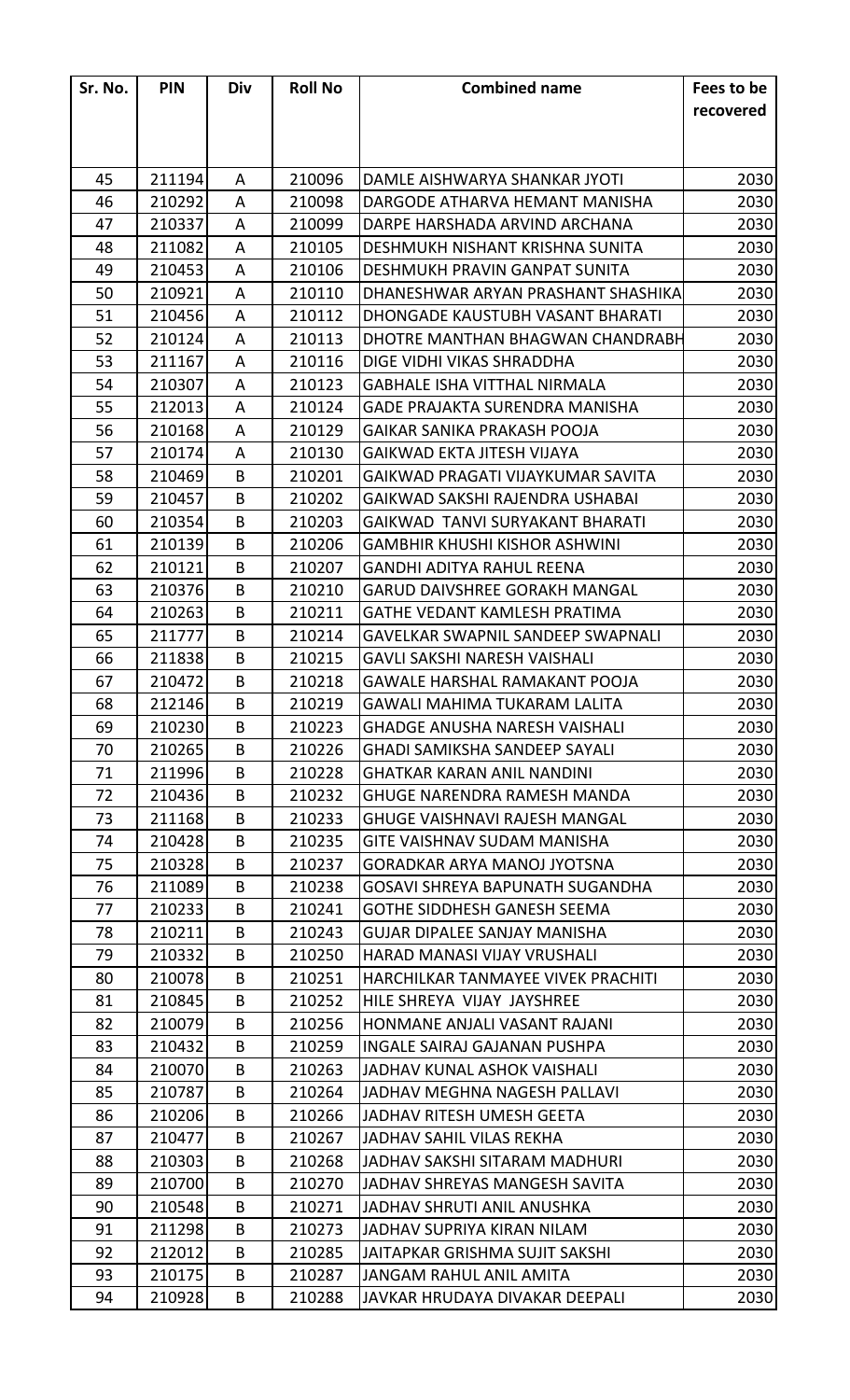| Sr. No. | <b>PIN</b> | Div          | <b>Roll No</b> | <b>Combined name</b>                    | Fees to be |
|---------|------------|--------------|----------------|-----------------------------------------|------------|
|         |            |              |                |                                         | recovered  |
|         |            |              |                |                                         |            |
|         |            |              |                |                                         |            |
| 95      | 210368     | B            | 210289         | JAWALE KASHISH AJAY RANI                | 2030       |
| 96      | 210232     | B            | 210294         | JOSHI SHREYA KISHOR KRUTIKA             | 2030       |
| 97      | 210497     | B            | 210297         | KADAM AAKASH ANIL ANITA                 | 2030       |
| 98      | 210193     | B            | 210302         | KADAM SPARSH AJAY AAKANKSHA             | 2030       |
| 99      | 210412     | B            | 210303         | KADAM SRUSHTI RAMESH SNEHA              | 2030       |
| 100     | 210143     | B            | 210305         | <b>KALE VINAYAK SUNIL SUREKHA</b>       | 2030       |
| 101     | 210227     | B            | 210307         | <b>KAMAT OM JAIDEEP SEEMA</b>           | 2030       |
| 102     | 210201     | B            | 210309         | KAMBLE AMRAPALI MADAN SEEMA             | 2030       |
| 103     | 210327     | B            | 210310         | KAMBLE HARDIK NAGESH SAVITA             | 2030       |
| 104     | 210094     | B            | 210311         | KAMBLE PREETI KAILAS USHA               | 2030       |
| 105     | 210346     | B            | 210312         | KAMBLE PRITI JAYKUMAR USHA              | 2030       |
| 106     | 212008     | B            | 210313         | KAMBLE YASHASHREE NIKHIL ASHA           | 2030       |
| 107     | 210333     | B            | 210314         | KAMBLI AMEY ANAND KALPITA               | 2030       |
| 108     | 210410     | B            | 210318         | KARANDE AKANSHA RAJENDRA RESHMA         | 2030       |
| 109     | 210476     | B            | 210320         | KASHITKAR SHUBHANGI KRISHNA SANGITA     | 2030       |
| 110     | 212108     | B            | 210323         | KATKAR SIDDHI SANDEEP SWAPNALI          | 2030       |
| 111     | 210377     | B            | 210326         | KEER NIHARIKA NITIN NAMRATA             | 2030       |
| 112     | 210959     | B            | 210327         | KEKARE ANKITA YASHWANT MANGAL           | 2030       |
| 113     | 210471     | B            | 210328         | KENJALE ANIKET SANTOSH DURGA            | 2030       |
| 114     | 212159     | B            | 210329         | KHADE PRATHAM HANMANT JAYSHREE          | 2030       |
| 115     | 210353     | $\mathsf{C}$ | 210403         | KHAPARE MEGHANA RAJESH RAJESHREE        | 2030       |
| 116     | 210400     | $\mathsf{C}$ | 210404         | KHATATE SHRAVANI SURYAKANT SUSHMITA     | 2030       |
| 117     | 210468     | $\mathsf{C}$ | 210405         | KHATELE RAJESH KISAN MANDA              | 2030       |
| 118     | 210362     | $\mathsf{C}$ | 210406         | KHEDKAR SWAPNALI GANESH SHUBHANGI       | 2030       |
| 119     | 210152     | $\mathsf{C}$ | 210410         | KINJWADEKAR SAKSHI MANGESH MEGHA        | 2030       |
| 120     | 210447     | C            | 210411         | KOKARE PRATIKSHA PRAKASH VAISHALI       | 2030       |
| 121     | 210480     | $\mathsf{C}$ | 210412         | KOKARE SAYLEE AUDUMBAR LATA             | 2030       |
| 122     | 210482     | $\mathsf{C}$ | 210413         | KOKATARE DIYA DATTU KAVITA              | 2030       |
| 123     | 211178     | $\mathsf C$  | 210415         | <b>KOLGE ADITI MUKESH SWATI</b>         | 2030       |
| 124     | 210158     | $\mathsf{C}$ | 210416         | KOLI MAYUR RAJESH MINAKSHEE             | 2030       |
| 125     | 210267     | $\mathsf{C}$ | 210420         | KOYANDE BHUSHAN JAYAVANT SNEHA          | 2030       |
| 126     | 212160     | $\mathsf{C}$ | 210422         | KUBAL RIYA VASUDEV VAISHNAVI            | 2030       |
| 127     | 210382     | $\mathsf{C}$ | 210423         | KUDTARKAR GAURI GANESH SIDDHI           | 2030       |
| 128     | 210695     | $\mathsf{C}$ | 210426         | KUMRE CHETAN RAJU PRATIBHA              | 2030       |
| 129     | 210297     | $\mathsf{C}$ | 210427         | KUPERKAR TANVIR SANTOSH SAVITA          | 2030       |
| 130     | 211091     | $\mathsf{C}$ | 210428         | KURHADE PRATHAM CHANDAN VIDYA           | 2030       |
| 131     | 210317     | $\mathsf{C}$ | 210430         | LAHAKAR DHRUP SANTOSH REKHA             | 2030       |
| 132     | 210324     | $\mathsf{C}$ | 210431         | LAHOT HARSHAL AMIT RANI                 | 2030       |
| 133     | 210919     | $\mathsf{C}$ | 210432         | LALAGE VAIBHAVI NAVNATH VAISHALI        | 2030       |
| 134     | 210403     | $\mathsf{C}$ | 210433         | LANGHI YASH RAMDAS SUNANDA              | 2030       |
| 135     | 210450     | $\mathsf{C}$ | 210435         | <b>MADAN NIDHI VIVEK SWATI</b>          | 2030       |
| 136     | 210295     | C            | 210437         | MADHAVI HARSH BHALCHANDRA ARUNA         | 2030       |
| 137     | 210220     | $\mathsf{C}$ | 210438         | MAHADIK NIMESH DATTARAM SONALI          | 2030       |
| 138     | 211999     | $\mathsf{C}$ | 210439         | <b>MAHAGAVAKAR ROHAN SURESH JYOTI</b>   | 2030       |
| 139     | 210259     | $\mathsf{C}$ | 210440         | MAHAJAN SAURABH SATISH PRATIMA          | 2030       |
| 140     | 211847     | $\mathsf{C}$ | 210442         | <b>MAHANGARE SHUBHAM SANTOSH ANJALI</b> | 2030       |
| 141     | 211174     | $\mathsf{C}$ | 210445         | MALBARI YATHARTH ATUL TEJASVI           | 2030       |
| 142     | 210479     | $\mathsf{C}$ | 210446         | MALI TANVI DAYARAM CHANDRAKALA          | 2030       |
| 143     | 210248     | $\mathsf{C}$ | 210447         | MALUSARE ADITYA DHANANJAY ARCHANA       | 2030       |
| 144     | 210208     | $\mathsf C$  | 210448         | MANDLIK HRISHIKESH PRASHANT PRAMILA     | 2030       |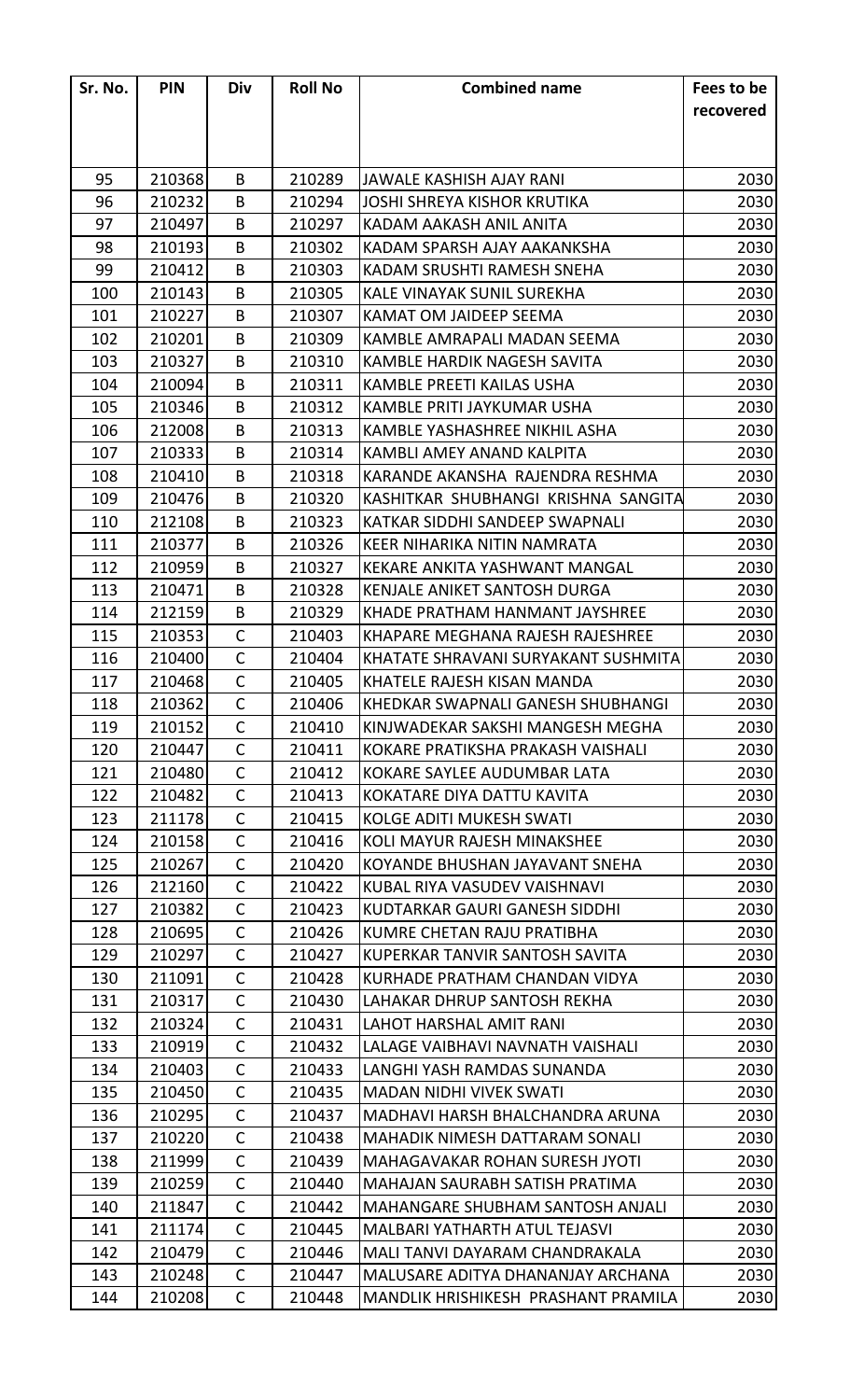| Sr. No. | <b>PIN</b> | Div          | <b>Roll No</b> | <b>Combined name</b>                   | Fees to be |
|---------|------------|--------------|----------------|----------------------------------------|------------|
|         |            |              |                |                                        | recovered  |
|         |            |              |                |                                        |            |
|         |            |              |                |                                        |            |
| 145     | 211841     | $\mathsf{C}$ | 210449         | <b>MANE SWATI SOMNATH MANISHA</b>      | 2030       |
| 146     | 212004     | C            | 210450         | MANJAREKAR KSHITIJ ARJUN JYOTSNA       | 2030       |
| 147     | 210409     | $\mathsf{C}$ | 210451         | <b>MANJREKAR DIKSHA GIRISH GAYATRI</b> | 2030       |
| 148     | 212142     | $\mathsf{C}$ | 210452         | MAPUSKAR KETKI SANTOSH SANJIVANI       | 2030       |
| 149     | 210120     | $\mathsf{C}$ | 210458         | MHADLEKAR SIDDHESH SANTOSH VIDYA       | 2030       |
| 150     | 212140     | $\mathsf{C}$ | 210459         | MHAPRALKAR NIDHI SANJAY SANJIVANI      | 2030       |
| 151     | 210250     | $\mathsf{C}$ | 210460         | MHATRE ANAGHA AJAY ARCHANA             | 2030       |
| 152     | 210154     | $\mathsf{C}$ | 210461         | MHATRE MRUDULA CHETAN CHAITALI         | 2030       |
| 153     | 210099     | $\mathsf{C}$ | 210462         | MIRGULE KOMAL GANPAT SEEMA             | 2030       |
| 154     | 210399     | $\mathsf{C}$ | 210463         | MISAL ASHLESHA PRASHANT POURNIMA       | 2030       |
| 155     | 212141     | $\mathsf{C}$ | 210464         | MISAL DISHANKA AVINASH ANJALI          | 2030       |
| 156     | 210483     | $\mathsf{C}$ | 210469         | <b>MOHITE SAKSHI SANTOSH SUNITI</b>    | 2030       |
| 157     | 210249     | $\mathsf{C}$ | 210470         | MOHITE SANIYA SANTOSH SMITAL           | 2030       |
| 158     | 210383     | $\mathsf{C}$ | 210471         | MONDKAR TRUSHA ABHIMANYU ANJALI        | 2030       |
| 159     | 212103     | $\mathsf{C}$ | 210472         | MORANKAR HARSHAL RAJENDRA SHAILA       | 2030       |
| 160     | 212006     | $\mathsf{C}$ | 210474         | MORE GAURANG VIJAY SUPRIYA             | 2030       |
| 161     | 210169     | $\mathsf{C}$ | 210477         | <b>MORE SALONI SHASHIKANT MANSI</b>    | 2030       |
| 162     | 210438     | $\mathsf{C}$ | 210479         | MORE SEJAL KISAN REKHA                 | 2030       |
| 163     | 210507     | $\mathsf{C}$ | 210480         | MORE SHAUNAK RAJENDRA ANITA            | 2030       |
| 164     | 210135     | $\mathsf{C}$ | 210481         | MORE SWATI NAMDEV JANABAI              | 2030       |
| 165     | 210349     | $\mathsf{C}$ | 210496         | NESWANKAR SWEDA SATYAWAN SAKSHI        | 2030       |
| 166     | 210389     | $\mathsf{C}$ | 210497         | NICHITE DEVASHREE RAVINDRA VRUSHALI    | 2030       |
| 167     | 210430     | $\mathsf{C}$ | 210498         | NIKAM DISHA ARUN CHHAYA                | 2030       |
| 168     | 212011     | $\mathsf{C}$ | 210500         | PABREKAR SHRAVANI SACHIN SAPNA         | 2030       |
| 169     | 210402     | $\mathsf{C}$ | 210501         | PACHKALE PRATHAMESH RAVINDRA NUPOO     | 2030       |
| 170     | 210357     | C            | 210502         | PACHPANDE JAYESH NILKANTH SHUBHANGI    | 2030       |
| 171     | 210388     | $\mathsf{C}$ | 210504         | PADGAVKAR SUSHANT SUNIL CHITRA         | 2030       |
| 172     | 212105     | $\mathsf{C}$ | 210506         | PADWAL SHRUTI SUSHIL RESHMA            | 2030       |
| 173     | 211311     | $\mathsf C$  | 210507         | PADYAL SHIVAM VIVEK ANJALI             | 2030       |
| 174     | 212150     | $\mathsf{C}$ | 210523         | PARDESHI SAHIL RAJESH URMILA           | 2030       |
| 175     | 210363     | $\mathsf{C}$ | 210526         | PASHTE SANIKA SANTOSH SUGANDHA         | 2030       |
| 176     | 212163     | $\mathsf{C}$ | 210527         | PASHTE SHRUTI NATHURAM NAMRATA         | 2030       |
| 177     | 211201     | $\mathsf{C}$ | 210528         | PATEL ISHAN NANDKISHOR DRAUPADI        | 2030       |
| 178     | 210159     | $\mathsf{C}$ | 210529         | PATEL KRUTIKA JAYANTI DEEPIKA          | 2030       |
| 179     | 210440     | $\mathsf{C}$ | 210530         | PATEL SANOBER FARID AHMED NASREEN BA   | 2030       |
| 180     | 212020     | D            | 210602         | PATIL ABHISHEK SANTOSH KAVITA          | 2030       |
| 181     | 210938     | D            | 210603         | PATIL ANUSHKA KISHOR ARCHANA           | 2030       |
| 182     | 210072     | D            | 210604         | PATIL ATHARVA RAVINDRA VIJAYA          | 2030       |
| 183     | 210484     | D            | 210606         | PATIL DEVYANI RAJENDRA SARITA          | 2030       |
| 184     | 211165     | D            | 210607         | PATIL JANVI MANOJ KUNDA                | 2030       |
| 185     | 210404     | D            | 210608         | PATIL KALYANI SHANTARAM SANGEETA       | 2030       |
| 186     | 211756     | D            | 210609         | PATIL KASHMIRA BHAGWAN SUREKHA         | 2030       |
| 187     | 210289     | D            | 210610         | PATIL NUPUR CHANDRAKANT RESHMA         | 2030       |
| 188     | 210957     | D            | 210611         | PATIL RUSHIKESH RAJENDRA SEEMA         | 2030       |
| 189     | 210106     | D            | 210614         | PATIL SMRUTI DINESH BHARTI             | 2030       |
| 190     | 210445     | D            | 210615         | PATIL TANVI SURESH LATA                | 2030       |
| 191     | 210145     | D            | 210616         | PATIL TEJAS ARUN ANJU                  | 2030       |
| 192     | 210236     | D            | 210617         | PATIL TRISHA PRASHANT MINAL            | 2030       |
| 193     | 211752     | D            | 210618         | PATIL VEDANT MAHESH MANSI              | 2030       |
| 194     | 210395     | D            | 210619         | PATIL VEDIKA VINOD VAISHNAVI           | 2030       |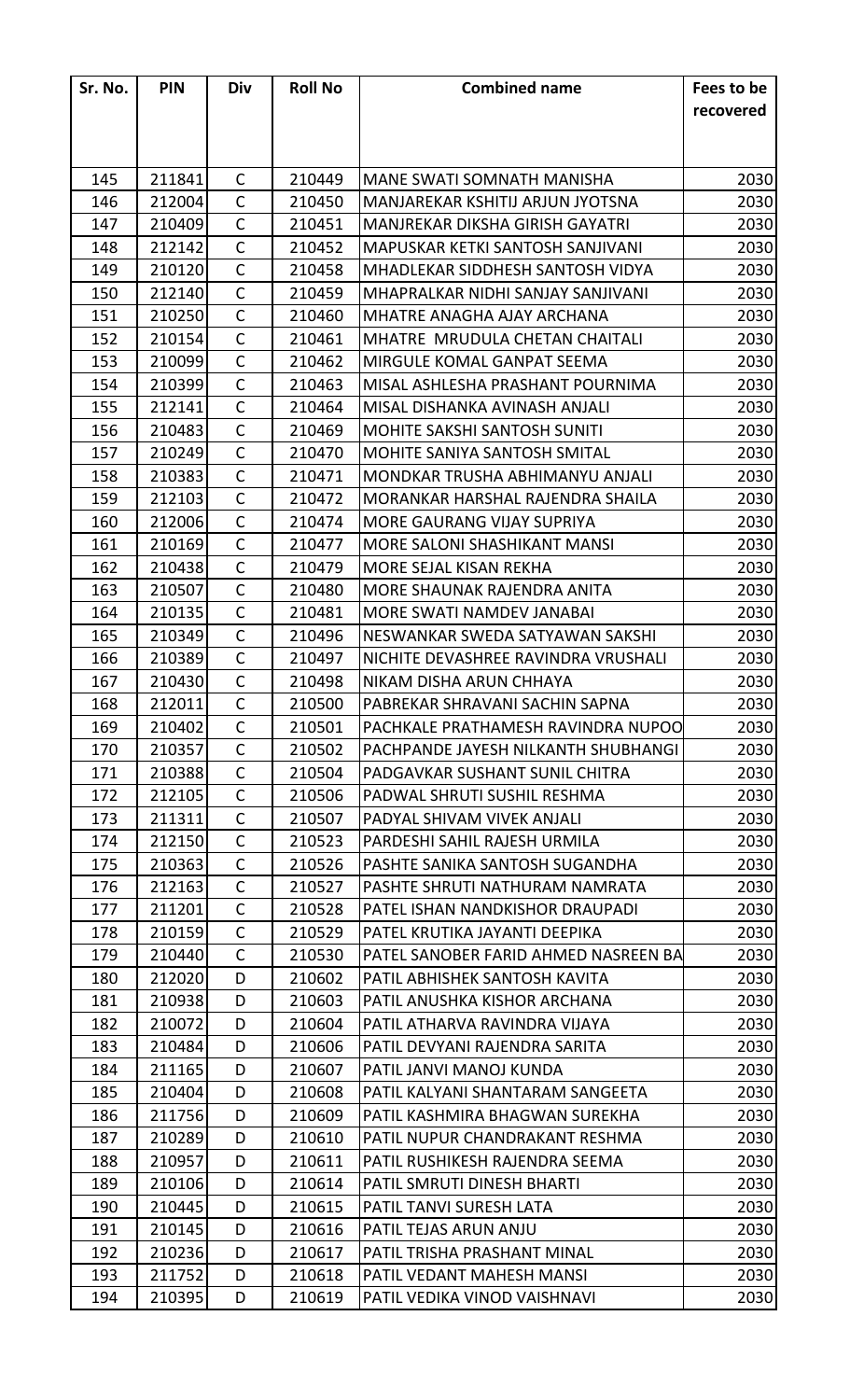| Sr. No. | <b>PIN</b> | Div | <b>Roll No</b> | <b>Combined name</b>                | Fees to be |
|---------|------------|-----|----------------|-------------------------------------|------------|
|         |            |     |                |                                     | recovered  |
|         |            |     |                |                                     |            |
|         |            |     |                |                                     |            |
| 195     | 210846     | D   | 210622         | PATOLE NIKHIL RANJEET KALPANA       | 2030       |
| 196     | 211088     | D   | 210623         | PATOLE SUYASH SHEKHAR VANDANA       | 2030       |
| 197     | 212101     | D   | 210625         | PAWAR AADITYA KAILAS VANDANA        | 2030       |
| 198     | 211170     | D   | 210626         | PAWAR MANISH DHARMA AKKA            | 2030       |
| 199     | 212014     | D   | 210627         | PAWAR PRAJWAL VIJAY GEETA           | 2030       |
| 200     | 210435     | D   | 210628         | PAWAR RAHUL RAJU DRUVPATI           | 2030       |
| 201     | 210146     | D   | 210631         | PAWAR TANISHKA RAJESH SHUBHA        | 2030       |
| 202     | 211763     | D   | 210632         | PAWAR UDDHAV DATTATRAY DEEPALI      | 2030       |
| 203     | 211081     | D   | 210633         | PEVEKAR KSHITIJA SANTOSH SONALI     | 2030       |
| 204     | 210242     | D   | 210638         | POLE SAKSHI NILESH SARIKA           | 2030       |
| 205     | 211087     | D   | 210643         | PORE NIDHI NITIN NEETA              | 2030       |
| 206     | 210134     | D   | 210645         | POWALE SHRAWANI ANIL AMRUTA         | 2030       |
| 207     | 210181     | D   | 210648         | RAISING PRATIKSHA RAVINDRA ARCHANA  | 2030       |
| 208     | 211755     | D   | 210651         | RAJE URMILA GANESH VAISHALI         | 2030       |
| 209     | 210939     | D   | 210652         | RAKHADE BHAVIK SHEKAR SHEETAL       | 2030       |
| 210     | 210405     | D   | 210658         | RANSHEVARE VISHAKHA SUBHASH PALLAVI | 2030       |
| 211     | 210342     | D   | 210664         | RATHOD NEHA PANILAL LALITA          | 2030       |
| 212     | 210429     | D   | 210665         | RATHOD SAHIL ROHIDAS SUREKHA        | 2030       |
| 213     | 210442     | D   | 210667         | RAUT PALLAVI DAMODAR YAMUNA         | 2030       |
| 214     | 210320     | D   | 210673         | SAGAWEKAR POOJA YASHAWANT YASHASHR  | 2030       |
| 215     | 212137     | D   | 210674         | SAKAT SHRADDHA PRAKASH MANISHA      | 2030       |
| 216     | 212019     | D   | 210679         | SALUNKE MAYUR NANDU ANITA           | 2030       |
| 217     | 210344     | D   | 210683         | SAMJISKAR KASHISH MANOJ MEGHA       | 2030       |
| 218     | 210496     | D   | 210684         | SANAP ISHWAR BAPU CHHAYA            | 2030       |
| 219     | 210370     | D   | 210688         | SANGLE SHRUTI TUKARAM RAJESHRI      | 2030       |
| 220     | 210319     | D   | 210691         | SAPTE NEHA SHANTARAM RENUKA         | 2030       |
| 221     | 212156     | D   | 210692         | SARANG SHAMIKA WAMAN VANDITA        | 2030       |
| 222     | 211350     | D   | 210693         | SARPHALE PRATIK RAVINDRA BABITA     | 2030       |
| 223     | 210694     | D   | 210694         | SARVADE NILAMBARI SHARAD SHALINI    | 2030       |
| 224     | 210474     | D   | 210696         | SASANE GAURI CHANDRAKANT SANDHYA    | 2030       |
| 225     | 210351     | D   | 210703         | SAWANT RASHI PRAVIN NEETA           | 2030       |
| 226     | 210443     | D   | 210704         | SAWANT TEJAL POPAT SAVITA           | 2030       |
| 227     | 210358     | D   | 210711         | SHAIKH ALTAF IBRAHIM SAYERABANO     | 2030       |
| 228     | 210452     | D   | 210714         | SHELKE SNEHA BHAUSAHEB NEETA        | 2030       |
| 229     | 210102     | D   | 210717         | SHEWDE SUPRIYA SANJAY GAUTAMI       | 2030       |
| 230     | 210431     | D   | 210718         | SHIGWAN ATHARVA VILAS URVASHI       | 2030       |
| 231     | 210490     | D   | 210720         | SHINDE BHAGYASHREE SANTOSH JAYSHREE | 2030       |
| 232     | 212002     | D   | 210721         | SHINDE PRAFUL PRAVIN SANGITA        | 2030       |
| 233     | 210924     | D   | 210723         | SHINDE SAHIL SHIVAJI SHUBHANGI      | 2030       |
| 234     | 210207     | D   | 210724         | SHINDE SAUNDARYA DEEPAK VIDYA       | 2030       |
| 235     | 210918     | D   | 210726         | SHIRKE NIRZARA LILESH NEETA         | 2030       |
| 236     | 210514     | D   | 210727         | SHIRSAT NEHA PRASAD PAURNIMA        | 2030       |
| 237     | 211203     | D   | 210729         | SHRIWARDHANKAR UDAY RAVINDRA SANTO  | 2030       |
| 238     | 210335     | E   | 210809         | SONAWANE HARSHADA BHASKAR PRATIBHA  | 2030       |
| 239     | 211249     | E   | 210810         | SONAWANE ISHA SACHIN SHILPA         | 2030       |
| 240     | 210180     | E   | 210811         | SONAWANE RITESH RAJENDRA KIRAN      | 2030       |
| 241     | 212104     | E   | 210812         | SONAWANE VANSHIKA VIJAY NIRMALA     | 2030       |
| 242     | 210172     | E   | 210813         | SONDE AKANKSHA APPASAHEB SAVITA     | 2030       |
| 243     | 210459     | E   | 210816         | SONTATE AKSHADA AVINASH SANDHYA     | 2030       |
| 244     | 211083     | E   | 210821         | SUTAR DIVYA RAMESH SAVITA           | 2030       |